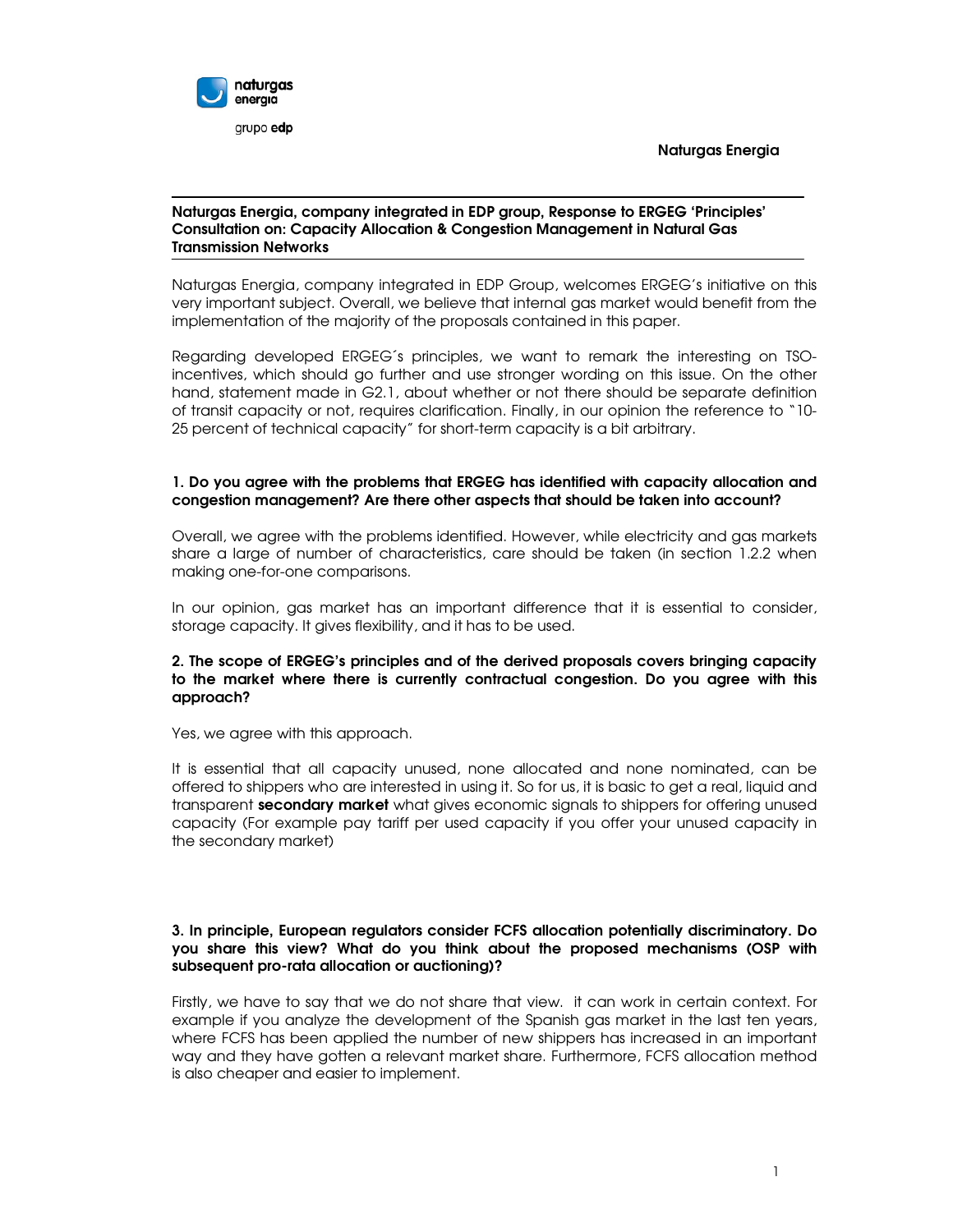

On the other hand, we recognize that, in practice allocation using FCFS does not appear to be appropriate where there is contractual congestion.

So in these cases, we think that it could be good to allocate capacity using market mechanisms (auctions or Open Seasons). But in this case, it could be important to control or limit dominant market participants in order to get a non discriminatory mechanism and balance between dominant and non-dominant participants.

# 4. In your view, what is the future importance of the proposed capacity products (firm, interruptible, and bundled) and of the proposed contract duration (intra-day up to multiannual)?

It is very important to be offered different capacity products (type and duration) because they give the flexibility that shippers need. In our opinion, in order to avoid capacity underutilization or hoarding, it is important shippers feel that there are capacity products which permit to fit their supply compromise with their contracted capacity, without having a long term capacity contract, many times higher than their needs.

Market participants should be able to hedge volume and price risks by locking in the price for transporting their gas in similar timescales (multi-annual contracts, annual, month(s) ahead, day ahead… and potentially even intraday). We are in favour of long term subscriptions as capacities are mainly used to supply customers or end users and to fill up storages, whose related contracts are on an annual or multi-annual basis. A small part of short-term products will be useful to offer punctual flexibility in case of peak demand, arbitrage opportunities… In our view, a good balance could be 80 % multi-annual, annual or seasonal products, 10 % monthly products and 10 % daily products.

Where possible, bundled products are an improvement as they facilitate cross-border booking of capacities.

The offer of interruptible products is also a good way to improve the full use of capacity. But shippers need to be able to estimate the risk of interruption; therefore TSOs must explain precisely in which cases these capacities will be interrupted.

## 5. What is the role of secondary capacity trading?

In our opinion secondary capacity trading market it is essential in order to stimulate competition and to promote European single market. On the other hand, it is too a very useful tool for shippers in order to adapt their capacities to their needs and to release unused capacities.

As we said before, all capacity unused, none allocated and none nominated, can be offered to shippers. In this context, it is basic to get a real, liquid and transparent secondary market what gives economic signals to shippers for offering unused capacity.

We think secondary market helps to maximize the use of facilities capacity.

Regarding its development, some measures could be put in place to encourage and to ease the development of this secondary market:

- All the TSOs should propose a Web platform where shippers can post anonymously offers and demands of capacity;
- **TSOs should charge a limited fee for such a service;**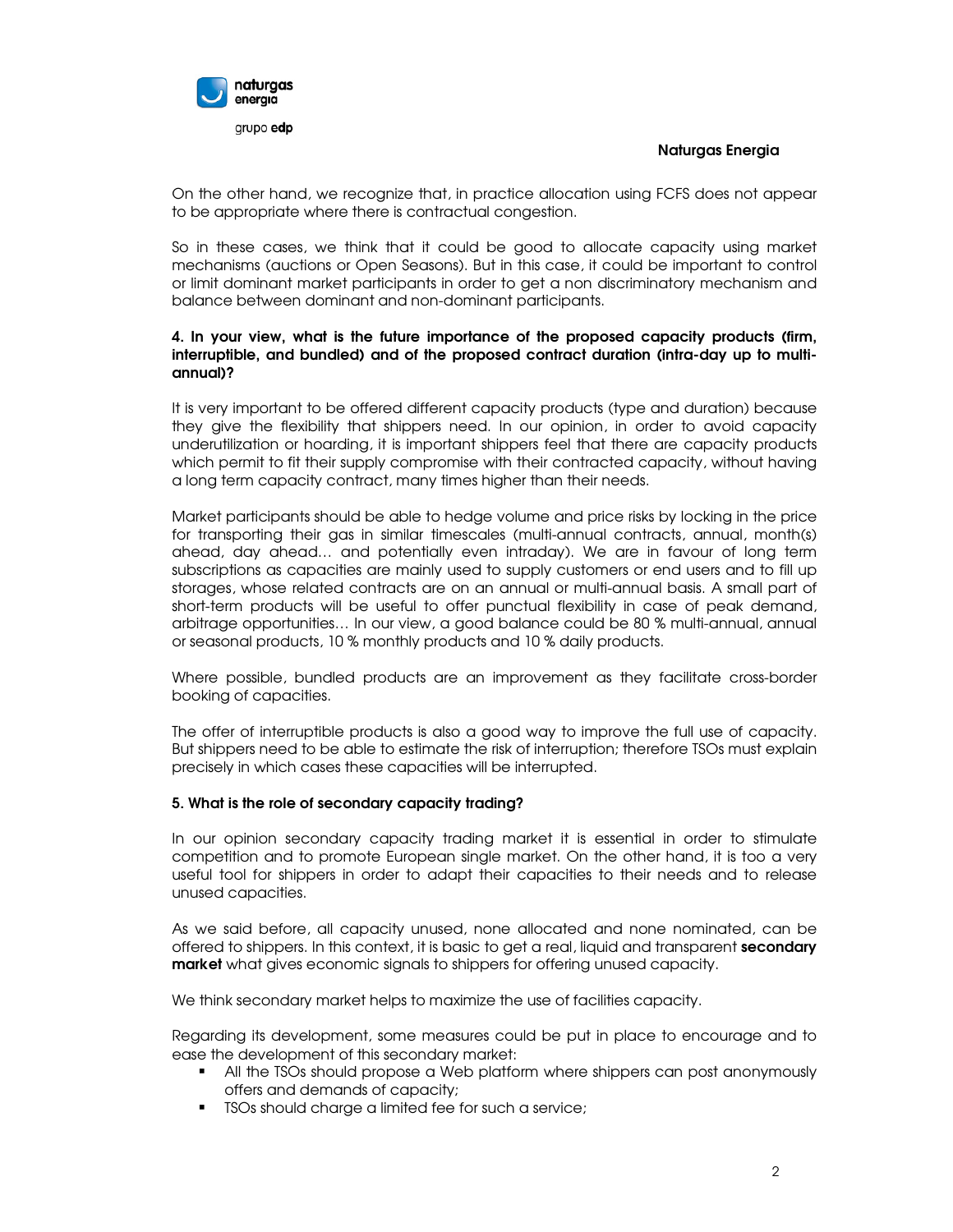

 Shippers must have the choice either to transfer the usage (lend it) or the whole property of the capacity (sell it);

## 6. How do you assess the proposed measures to enhance the availability of firm capacity and to improve short-term and long-term congestion management?

Overall, we agree with the proposed measures.

## 7. What are your views on the proposals? Do they address the problems? Will they lead to more effective capacity allocation methods being developed?

Most of the proposals will be beneficial provided that they are preceded by the implementation of comprehensive, easily-accessed transparency arrangements.

## 8. Are the needs of shippers performing supply activities properly taken into account?

As a general comment, we would like to point out that we consider of utmost importance that similar rules are developed for access to LNG terminals and gas storage infrastructures.

In fact, we can certainly affirm that in what concerns the access to the Iberian Peninsula gas market, flexibility rules in the allocation of capacity in LNG terminals and storage as well as fair and transparent congestion management procedures applicable to these infrastructures are crucial for the increase in market liquidity.

Specifically in what concerns the questions placed in the consultation document, we would like to point out question number 8, concerning the protection of the needs of shippers performing supply activities. These shippers need to have access to both stable and firm capacity as well as the possibility to release, in a temporary or definitive basis unused capacity, due to market fluctuation, so we would like to see more focus on measures to promote secondary market of capacity.

## 9. Are the proposed measures suitable to facilitate development of liquid gas markets?

See answer to question 6 above.

The measures that improve the utilisation of capacities will also enhance the liquidity of the market. Liquidity is necessary on the short term (spot market) but also on the forward markets, hence shippers must be able to book capacity on a monthly and yearly (and even multi annual) basis.

#### 10. In your view, how important are compatible booking and operational procedures between adjacent systems?

Compatible booking and operational procedures between adjacent systems are essential to get a real European single gas market. This is the way to optimise the use of the networks and the capacity offered.

Incompatible booking products and different procedures between two adjacent systems can create financial and operational risks for market operators and have a negative impact on the market functioning (liquidity, security of supply,…). For example, if the allocation method on one side of the border is FCFS and on the other side a booking period, shippers are not sure to be able to book the same capacity on both sides of the